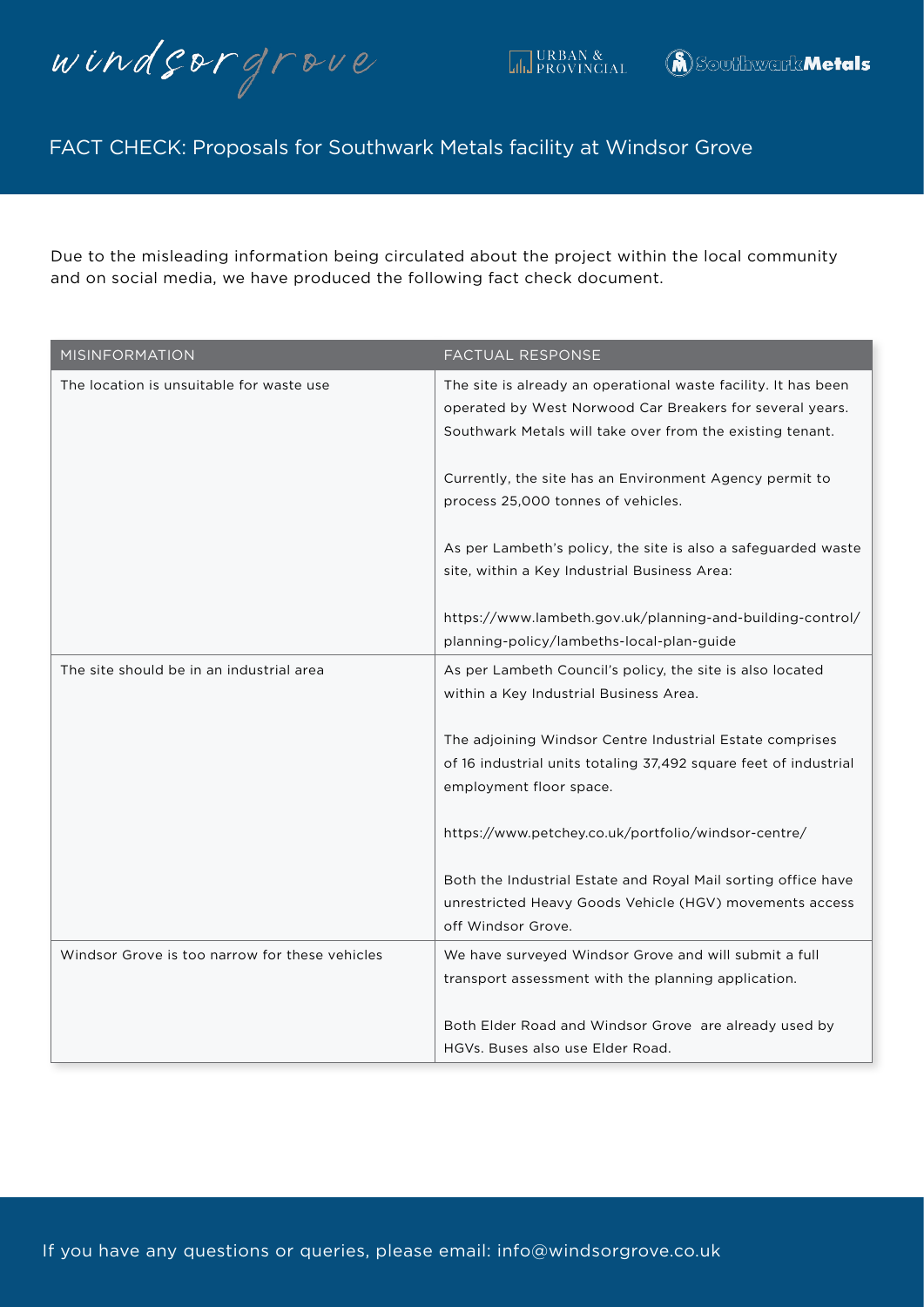windsorgrove

| <b>MISINFORMATION</b>                                              | FACTUAL RESPONSE                                                                                                                                                                                                                                                                 |
|--------------------------------------------------------------------|----------------------------------------------------------------------------------------------------------------------------------------------------------------------------------------------------------------------------------------------------------------------------------|
| 44-tonne lorries will come to the site                             | This is incorrect.                                                                                                                                                                                                                                                               |
|                                                                    | The site cannot accommodate vehicles of this size.<br>Southwark Metals are happy to accept a condition, as part of<br>the planning application, to ensure that this type vehicle will<br>not be accepted at the site.                                                            |
| Wag and drag vehicles will come to the site                        | This is incorrect.                                                                                                                                                                                                                                                               |
|                                                                    | Southwark Metals will not operate any wag and drag vehicles<br>on the site. We are happy to accept a condition as part of<br>the planning application to ensure that this type of vehicle<br>will not be accepted at the site.                                                   |
| Southwark Metals have little regard for residents<br>or the school | The current waste facility has been operating for several<br>years. The proposal includes a commitment to clean up and<br>modernise the site for ongoing use.                                                                                                                    |
|                                                                    | Prior to submitting the application, we have undertaken<br>a comprehensive programme of community engagement.<br>Following the feedback received to date, we have made<br>a number of significant improvements to the scheme. A<br>summary of these can be found on the website; |
|                                                                    | www.windsorgrove.co.uk                                                                                                                                                                                                                                                           |
|                                                                    | Southwark Metals intends to operate on the site for decades to<br>come and we hope to enjoy an excellent relationship with our<br>neighbours. We are proud of our sustainability and recycling work.                                                                             |
| The facility will increase noise pollution                         | A full noise assessment will be submitted with the<br>application and there will be no discernible difference to the<br>previous West Norwood Car Breakers Yard operation.                                                                                                       |
|                                                                    | It is worth noting that the current waste facility is open air.                                                                                                                                                                                                                  |
|                                                                    | Our proposal is to fully enclose the facility, preventing noise<br>pollution. Specialist cladding will be used to further reduce<br>noise pollution, if required.                                                                                                                |

If you have any questions or queries, please email: info@windsorgrove.co.uk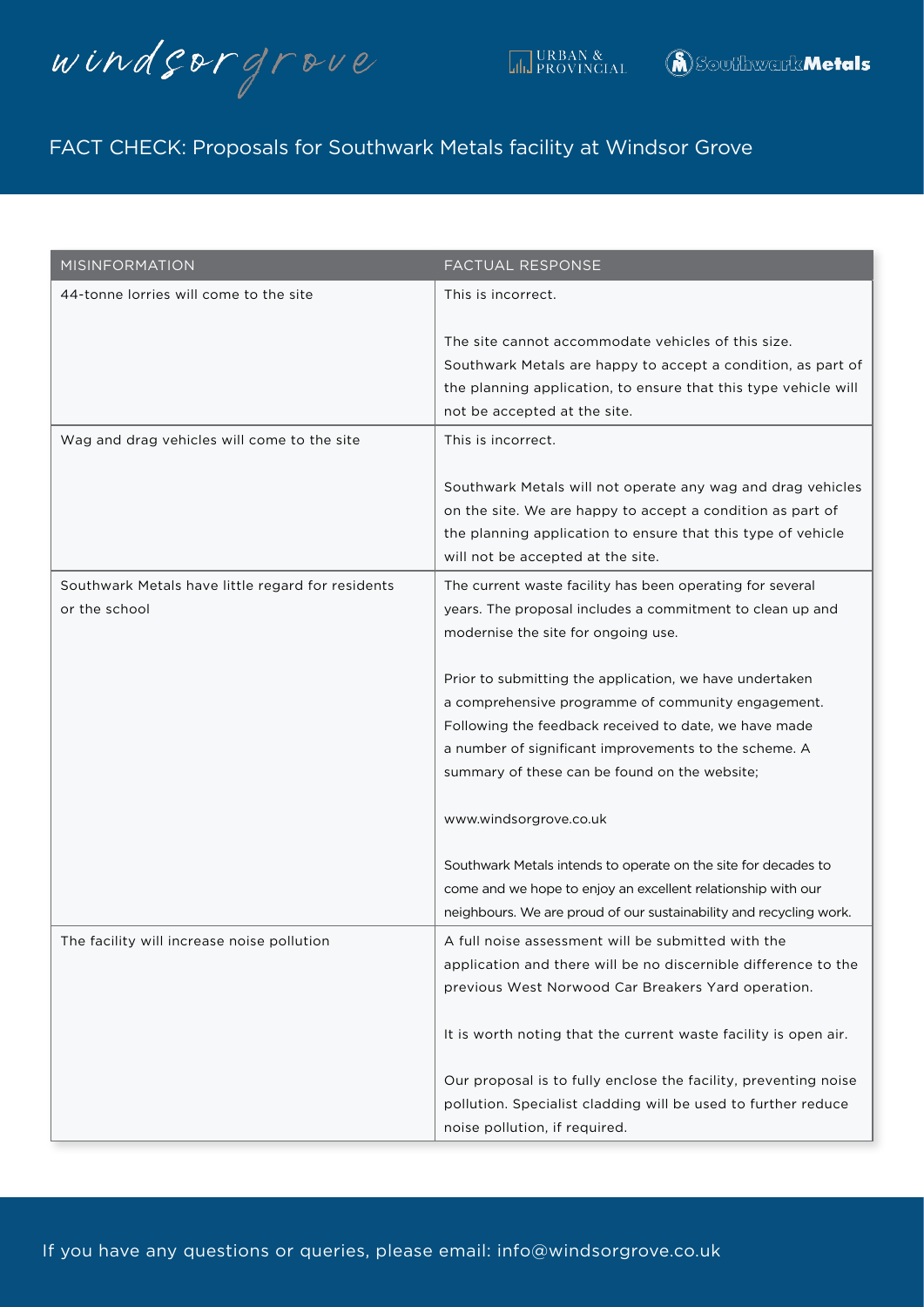windsorgrove

| <b>MISINFORMATION</b>                                                            | <b>FACTUAL RESPONSE</b>                                                                                                                                                                                                                                                                                          |
|----------------------------------------------------------------------------------|------------------------------------------------------------------------------------------------------------------------------------------------------------------------------------------------------------------------------------------------------------------------------------------------------------------|
| Vehicles visiting the site will generate significant<br>amounts of air pollution | An air quality assessment will be submitted with the<br>planning application.                                                                                                                                                                                                                                    |
|                                                                                  | Southwark Metals operates a fleet of Euro 6 compliant<br>vehicles, which is the highest emission standard possible.<br>These vehicles are exempt from the Ultra-Low Emissions<br>Zone which will be extended to the South Circular in 2021.                                                                      |
|                                                                                  | Our proposal also includes the creation of an extension green<br>roof, planting new trees and retention of the majority of existing<br>trees on site, all of which will benefit local air quality.                                                                                                               |
| Lambeth's roads cannot deal with the extra lorries                               | The majority of vehicles visiting the site will be vans or smaller.                                                                                                                                                                                                                                              |
|                                                                                  | The waste transfer station at Shakespeare Road is shutting<br>down and the associated vehicle movements with this<br>operation will cease. Vehicle trips generated by Windsor Grove<br>will be similar to those already created at Shakespeare Road.<br>The two sites are approximately 2.2 miles apart by road. |
| Vehicles visiting the site will use whatever route they like                     | A transport assessment, including a proposed traffic plan, will<br>be submitted with the planning application.                                                                                                                                                                                                   |
|                                                                                  | Southwark Metals' own vehicles will be entering the site via a<br>specific route. The traffic plan will be available on Southwark<br>Metals' website and all customers will be encouraged to use<br>the specified route.                                                                                         |
| The proposal is reliant on additional land from                                  | This is incorrect.                                                                                                                                                                                                                                                                                               |
| Network Rail / Lambeth council                                                   | The boundary of the site has not changed since the lease<br>was acquired from the West Norwood Car Breakers' Yard.                                                                                                                                                                                               |
|                                                                                  | The proposal does not rely on any further land from Network<br>Rail or Lambeth.                                                                                                                                                                                                                                  |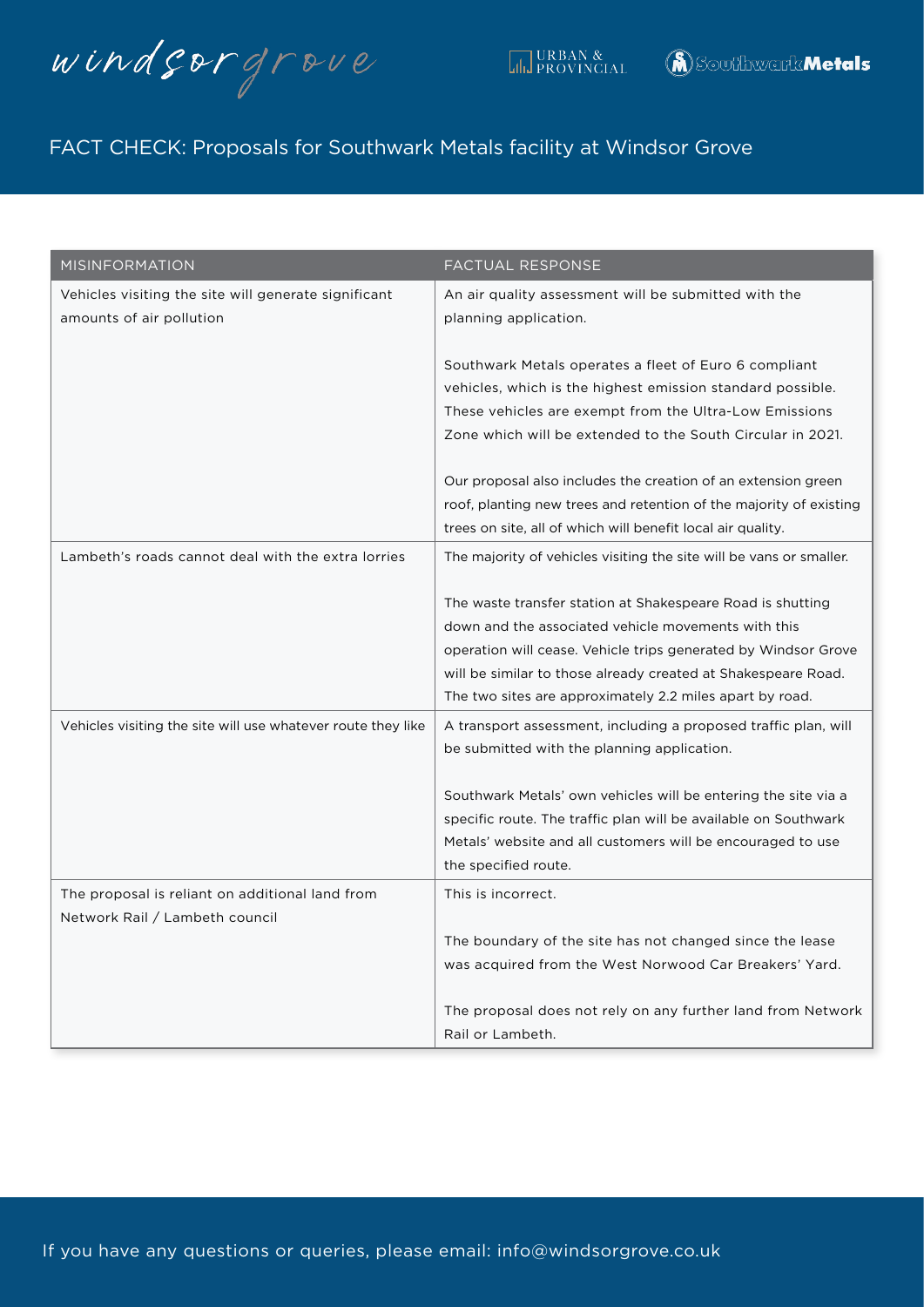windsorgrove

| <b>MISINFORMATION</b>                                                           | <b>FACTUAL RESPONSE</b>                                                                                                                                                                                                 |
|---------------------------------------------------------------------------------|-------------------------------------------------------------------------------------------------------------------------------------------------------------------------------------------------------------------------|
| The proposal is preventing a woodland classroom<br>for Kingswood Primary School | The boundary of the site has not changed, therefore we are<br>not sure why the scheme would prevent the school pursuing<br>its woodland classroom. We have shared information<br>regarding the distances to the school. |
|                                                                                 | We are supportive of the school's aspiration for a woodland<br>classroom and believe it can co-exist happily with our<br>facility, which will be run to the highest regulatory and<br>environmental standards.          |